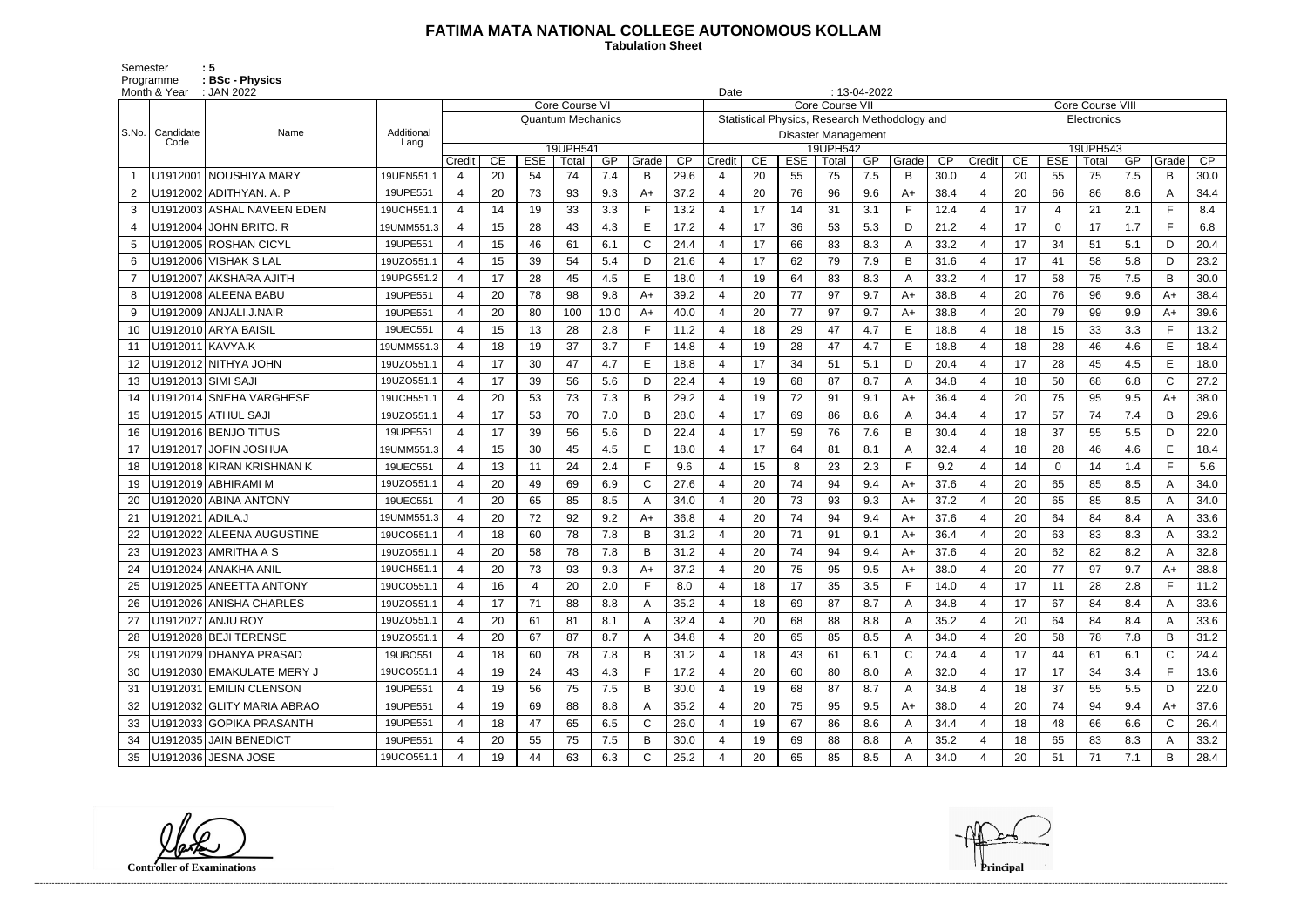|         |                   | Name                        | Additional<br>Lang | Core Course VI           |     |     |       |     |       |      |                                               |                            |            | Core Course VII |           |       |                 | <b>Core Course VIII</b> |             |            |       |     |              |      |  |  |
|---------|-------------------|-----------------------------|--------------------|--------------------------|-----|-----|-------|-----|-------|------|-----------------------------------------------|----------------------------|------------|-----------------|-----------|-------|-----------------|-------------------------|-------------|------------|-------|-----|--------------|------|--|--|
|         | Candidate<br>Code |                             |                    | <b>Quantum Mechanics</b> |     |     |       |     |       |      | Statistical Physics, Research Methodology and |                            |            |                 |           |       |                 |                         | Electronics |            |       |     |              |      |  |  |
| l S.No. |                   |                             |                    |                          |     |     |       |     |       |      |                                               | <b>Disaster Management</b> |            |                 |           |       |                 |                         |             |            |       |     |              |      |  |  |
|         |                   |                             |                    | 19UPH541                 |     |     |       |     |       |      |                                               | 19UPH542                   |            |                 |           |       |                 |                         | 19UPH543    |            |       |     |              |      |  |  |
|         |                   |                             |                    | Credit                   | CE. | ESE | Total | GP  | Grade | CP   | Credit                                        | <b>CE</b>                  | <b>ESE</b> | Total           | <b>GP</b> | Grade | $\overline{CP}$ | Credit                  | CE.         | <b>ESE</b> | Гоtal | GP  | Grade        | CP   |  |  |
| 36      | U1912037          | <b>JINCY MARY JACKSON</b>   | 19UCO551.1         |                          | 20  | 60  | 80    | 8.0 |       | 32.0 |                                               | 20                         | 70         | 90              | 9.0       | $A+$  | 36.0            |                         | 20          | 59         | 79    | 7.9 | B            | 31.6 |  |  |
| 37      |                   | U1912038 KRIPA P SUNIL      | 19UPE551           |                          | 20  | 68  | 88    | 8.8 |       | 35.2 |                                               | 19                         | 64         | 83              | 8.3       |       | 33.2            |                         | 20          | 71         | 91    | 9.1 | $A+$         | 36.4 |  |  |
| 38      |                   | U1912039 MEENAKSHY.I        | 19UEC551           |                          | 20  | 70  | 90    | 9.0 | A+    | 36.0 |                                               | 20                         | 72         | 92              | 9.2       | $A+$  | 36.8            |                         | 20          | 76         | 96    | 9.6 | A+           | 38.4 |  |  |
| 39      |                   | U1912041 NAMITHA NELSON     | 19UZO551.1         | $\overline{4}$           | 20  | 70  | 90    | 9.0 | A+    | 36.0 |                                               | 20                         | 73         | 93              | 9.3       | $A+$  | 37.2            |                         | 20          | 77         | 97    | 9.7 | A+           | 38.8 |  |  |
| 40      |                   | U1912042 PARVATHY G         | 19UBO551           |                          | 20  | 45  | 65    | 6.5 |       | 26.0 |                                               | 20                         | 68         | 88              | 8.8       |       | 35.2            |                         | 20          | 39         | 59    | 5.9 | D            | 23.6 |  |  |
| 41      |                   | U1912043 PRINCY PL          | 19UEC551           |                          | 20  | 36  | 56    | 5.6 | D     | 22.4 |                                               | 20                         | 57         | 77              | 7.7       | B     | 30.8            |                         | 19          | 37         | 56    | 5.6 | D            | 22.4 |  |  |
| 42      |                   | U1912044 RENUKA DEV V       | 19UCH551.1         |                          | 20  | 75  | 95    | 9.5 | A+    | 38.0 |                                               | 20                         | 70         | 90              | 9.0       | $A+$  | 36.0            |                         | 20          | 78         | 98    | 9.8 | $A+$         | 39.2 |  |  |
|         |                   | U1912045 SANGEETHA E.       | 19UZO551.1         |                          | 19  | 54  | 73    | 7.3 | в     | 29.2 |                                               | 20                         | 73         | 93              | 9.3       | $A+$  | 37.2            |                         | 18          | 64         | 82    | 8.2 | $\mathsf{A}$ | 32.8 |  |  |
| 44      |                   | U1912046 SREEPARVATHY.R     | 19UEN551.1         |                          | 16  | 12  | 28    | 2.8 |       | 11.2 |                                               | 19                         | 43         | 62              | 6.2       | C     | 24.8            |                         | 17          | Ab         | 17    | 1.7 |              | 6.8  |  |  |
| 45      |                   | U1912047 SUREKHA K S        | 19UPE551           | Δ                        | 16  | 53  | 69    | 6.9 | U.    | 27.6 |                                               | 20                         | 72         | 92              | 9.2       | $A+$  | 36.8            |                         | 20          | 59         | 79    | 7.9 | B            | 31.6 |  |  |
| 46      |                   | U1912048 SUSAN SHAJI        | 19UPE551           | 4                        | 17  | 63  | 80    | 8.0 | A     | 32.0 |                                               | 18                         | 74         | 92              | 9.2       | $A+$  | 36.8            |                         | 17          | 54         | 71    | 7.1 | B            | 28.4 |  |  |
| 47      |                   | U1912049 SWEETA MARY        | 19UCH551.1         |                          | 17  | 18  | 35    | 3.5 |       | 14.0 |                                               | 18                         | 38         | 56              | 5.6       | D     | 22.4            |                         | 17          | 46         | 63    | 6.3 | $\mathsf{C}$ | 25.2 |  |  |
| 48      |                   | U1912050 VARSHAK            | 19UZO551.1         |                          | 20  | 73  | 93    | 9.3 | A+    | 37.2 |                                               | 20                         | 76         | 96              | 9.6       | $A+$  | 38.4            |                         | 20          | 74         | 94    | 9.4 | A+           | 37.6 |  |  |
| 49      |                   | U1912051 ALBIN ANTONY       | 19UEC551           |                          | 17  | 3   | 20    | 2.0 |       | 8.0  |                                               | 17                         | 64         | 81              | 8.1       |       | 32.4            |                         | 17          | 40         | 57    | 5.7 | D            | 22.8 |  |  |
| 50      |                   | U1912052 ANANDHAKRISHNAN SR | 19UCH551.1         |                          | 20  | 72  | 92    | 9.2 | A+    | 36.8 |                                               | 20                         | 68         | 88              | 8.8       |       | 35.2            |                         | 20          | 64         | 84    | 8.4 |              | 33.6 |  |  |
| 51      |                   | U1912053 GEORGE KENNEDY W   | 19UMM551.3         |                          | 15  | 31  | 46    | 4.6 |       | 18.4 |                                               | 17                         | 56         | 73              | 7.3       | B     | 29.2            |                         | 17          | 2          | 19    | 1.9 |              | 7.6  |  |  |

(D **Controller of Examinations**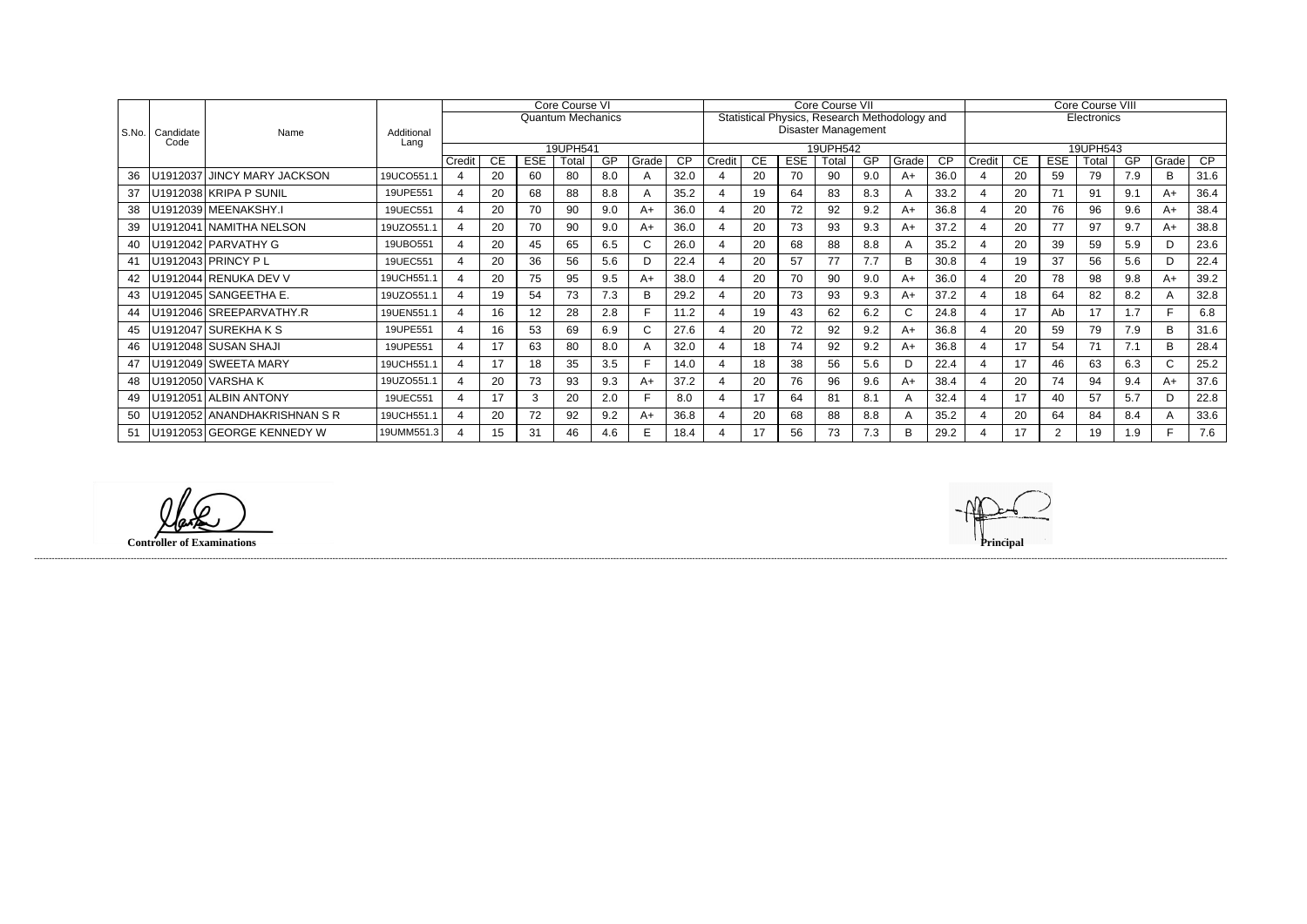|                |                    |                            |                    |                          |          |                                     | <b>Core Course IX</b> |           |              |            |                          |    |                  | <b>Open Course</b> |      |              |       |             |                |              |               |
|----------------|--------------------|----------------------------|--------------------|--------------------------|----------|-------------------------------------|-----------------------|-----------|--------------|------------|--------------------------|----|------------------|--------------------|------|--------------|-------|-------------|----------------|--------------|---------------|
|                |                    |                            |                    |                          |          | <b>Atomic and Molecular Physics</b> |                       |           |              |            |                          |    |                  |                    |      |              |       |             |                |              |               |
| S.No.          | Candidate<br>Code  | Name                       | Additional<br>Lang |                          |          |                                     |                       |           |              |            |                          |    |                  |                    |      |              | Total | <b>SCPA</b> | Grade          | Result       |               |
|                |                    |                            |                    | 19UPH544<br>CE           |          |                                     |                       |           |              |            |                          |    |                  | Total              | GP   | Grade        | CP    |             |                |              |               |
|                |                    | U1912001 NOUSHIYA MARY     | 19UEN551.1         | Credit<br>4              | CE<br>15 | <b>ESE</b><br>49                    | Total<br>64           | GP<br>6.4 | Grade<br>C   | CP<br>25.6 | Credit<br>$\overline{2}$ | 20 | <b>ESE</b><br>72 | 92                 | 9.2  | A+           | 18.4  | 133.6       | 7.42           | B            | PASSED        |
| 2              |                    | U1912002 ADITHYAN. A. P    | 19UPE551           | 4                        | 16       | 64                                  | 80                    | 8.0       | Α            | 32.0       | $\overline{2}$           | 19 | 70               | 89                 | 8.9  | A            | 17.8  | 159.8       | 8.88           | Α            | PASSED        |
| 3              |                    | U1912003 ASHAL NAVEEN EDEN | 19UCH551.1         | 4                        | 12       | $\overline{2}$                      | 14                    | 1.4       | F            | 5.6        | 2                        | 12 | 12               | 24                 | 2.4  | F.           | 4.8   |             |                | F            | <b>FAILED</b> |
| $\overline{4}$ |                    | U1912004 JOHN BRITO. R     | 19UMM551.3         | 4                        | 10       | 4                                   | 14                    | 1.4       | E            | 5.6        | $\overline{2}$           | 15 | 62               | 77                 | 7.7  | B            | 15.4  |             |                | E            | <b>FAILED</b> |
| 5              |                    | U1912005 ROSHAN CICYL      | 19UPE551           | 4                        | 13       | 38                                  | 51                    | 5.1       | D            | 20.4       | $\overline{2}$           | 16 | 49               | 65                 | 6.5  | $\mathsf{C}$ | 13.0  | 111.4       | 6.19           | $\mathsf{C}$ | PASSED        |
| 6              |                    | U1912006 VISHAK S LAL      | 19UZO551.1         | 4                        | 10       | 32                                  | 42                    | 4.2       | E            | 16.8       | $\overline{2}$           | 11 | 60               | 71                 | 7.1  | B            | 14.2  | 107.4       | 5.97           | D            | PASSED        |
| $\overline{7}$ |                    | U1912007 AKSHARA AJITH     | 19UPG551.2         | 4                        | 14       | 37                                  | 51                    | 5.1       | D            | 20.4       | $\overline{2}$           | 15 | 61               | 76                 | 7.6  | B            | 15.2  | 116.8       | 6.49           | C            | PASSED        |
| 8              |                    | U1912008 ALEENA BABU       | 19UPE551           | 4                        | 18       | 64                                  | 82                    | 8.2       | A            | 32.8       | $\overline{2}$           | 19 | 76               | 95                 | 9.5  | $A+$         | 19.0  | 168.2       | 9.34           | $A+$         | PASSED        |
| 9              |                    | U1912009 ANJALI.J.NAIR     | 19UPE551           | 4                        | 19       | 76                                  | 95                    | 9.5       | $A+$         | 38.0       | $\overline{2}$           | 19 | 72               | 91                 | 9.1  | $A+$         | 18.2  | 174.6       | 9.70           | $A+$         | PASSED        |
| 10             |                    | U1912010 ARYA BAISIL       | 19UEC551           | 4                        | 10       | 14                                  | 24                    | 2.4       | F            | 9.6        | $\overline{2}$           | 20 | 34               | 54                 | 5.4  | D            | 10.8  |             | $\sim$         | E            | <b>FAILED</b> |
| 11             | U1912011 KAVYA.K   |                            | 19UMM551.3         | 4                        | 14       | 28                                  | 42                    | 4.2       | E            | 16.8       | $\overline{2}$           | 20 | 80               | 100                | 10.0 | $A+$         | 20.0  |             |                | E            | <b>FAILED</b> |
| 12             |                    | U1912012 NITHYA JOHN       | 19UZO551.1         | 4                        | 14       | 30                                  | 44                    | 4.4       | E            | 17.6       | $\overline{2}$           | 15 | 55               | 70                 | 7.0  | B            | 14.0  | 88.8        | 4.93           | E            | PASSED        |
| 13             | U1912013 SIMI SAJI |                            | 19UZO551.1         | 4                        | 14       | 42                                  | 56                    | 5.6       | D            | 22.4       | 2                        | 16 | 47               | 63                 | 6.3  | $\mathsf{C}$ | 12.6  | 119.4       | 6.63           | C            | PASSED        |
| 14             |                    | U1912014 SNEHA VARGHESE    | 19UCH551.1         | 4                        | 19       | 65                                  | 84                    | 8.4       | A            | 33.6       | $\overline{2}$           | 20 | 66               | 86                 | 8.6  | A            | 17.2  | 154.4       | 8.58           | Α            | PASSED        |
| 15             |                    | U1912015 ATHUL SAJI        | 19UZO551.1         | $\overline{4}$           | 14       | 48                                  | 62                    | 6.2       | $\mathsf C$  | 24.8       | $\overline{2}$           | 14 | 63               | 77                 | 7.7  | B            | 15.4  | 132.2       | 7.34           | B            | <b>PASSED</b> |
| 16             |                    | U1912016 BENJO TITUS       | 19UPE551           | $\overline{4}$           | 12       | 16                                  | 28                    | 2.8       | F            | 11.2       | $\overline{2}$           | 16 | 60               | 76                 | 7.6  | B            | 15.2  |             |                | $\mathsf{F}$ | <b>FAILED</b> |
| 17             |                    | U1912017 JOFIN JOSHUA      | 19UMM551.3         | 4                        | 10       | 2                                   | 12                    | 1.2       | F            | 4.8        | $\overline{2}$           | 13 | 64               | 77                 | 7.7  | B            | 15.4  |             |                | F            | <b>FAILED</b> |
| 18             |                    | U1912018 KIRAN KRISHNAN K  | 19UEC551           | 4                        | 10       | 30                                  | 40                    | 4.0       | E            | 16.0       | $\overline{2}$           | 18 | 19               | 37                 | 3.7  | F.           | 7.4   |             |                | E            | <b>FAILED</b> |
| 19             |                    | U1912019 ABHIRAMI M        | 19UZO551.1         | 4                        | 16       | 51                                  | 67                    | 6.7       | $\mathsf{C}$ | 26.8       | $\overline{2}$           | 17 | 59               | 76                 | 7.6  | B            | 15.2  | 141.2       | 7.84           | B            | PASSED        |
| 20             |                    | U1912020 ABINA ANTONY      | 19UEC551           | 4                        | 17       | 63                                  | 80                    | 8.0       | A            | 32.0       | $\overline{2}$           | 20 | 73               | 93                 | 9.3  | $A+$         | 18.6  | 155.8       | 8.66           | A            | PASSED        |
| 21             | U1912021 ADILA.J   |                            | 19UMM551.3         | $\overline{4}$           | 18       | 75                                  | 93                    | 9.3       | $A+$         | 37.2       | $\overline{2}$           | 20 | 80               | 100                | 10.0 | $A+$         | 20.0  | 165.2       | 9.18           | $A+$         | PASSED        |
| 22             |                    | U1912022 ALEENA AUGUSTINE  | 19UCO551.1         | 4                        | 15       | 47                                  | 62                    | 6.2       | $\mathsf{C}$ | 24.8       | $\overline{2}$           | 20 | 61               | 81                 | 8.1  | A            | 16.2  | 141.8       | 7.88           | В            | PASSED        |
| 23             |                    | U1912023 AMRITHA A S       | 19UZO551.1         | 4                        | 17       | 51                                  | 68                    | 6.8       | $\mathsf{C}$ | 27.2       | 2                        | 18 | 71               | 89                 | 8.9  | A            | 17.8  | 146.6       | 8.14           | A            | PASSED        |
| 24             |                    | U1912024 ANAKHA ANIL       | 19UCH551.1         | 4                        | 19       | 75                                  | 94                    | 9.4       | $A+$         | 37.6       | $\overline{2}$           | 20 | 67               | 87                 | 8.7  | A            | 17.4  | 169.0       | 9.39           | $A+$         | PASSED        |
| 25             |                    | U1912025 ANEETTA ANTONY    | 19UCO551.1         | $\boldsymbol{\varDelta}$ | 14       | 9                                   | 23                    | 23<br>$-$ | Е            | 92         | $\mathcal{D}$            | 20 | 31               | 51                 | 5.1  | D            | 10.2  |             |                | Е            | <b>FAILED</b> |
| 26             |                    | U1912026 ANISHA CHARLES    | 19UZO551.1         | $\overline{4}$           | 15       | 60                                  | 75                    | 7.5       | B            | 30.0       | $\overline{2}$           | 16 | 73               | 89                 | 8.9  | A            | 17.8  | 151.4       | 8.41           | Α            | PASSED        |
| 27             |                    | U1912027 ANJU ROY          | 19UZO551.1         | 4                        | 16       | 56                                  | 72                    | 7.2       | B            | 28.8       | $\overline{2}$           | 19 | 74               | 93                 | 9.3  | $A+$         | 18.6  | 148.6       | 8.26           | A            | PASSED        |
| 28             |                    | U1912028 BEJI TERENSE      | 19UZO551.1         | 4                        | 17       | 60                                  | 77                    | 7.7       | B            | 30.8       | $\overline{2}$           | 19 | 64               | 83                 | 8.3  | A            | 16.6  | 147.4       | 8.19           | A            | PASSED        |
| 29             |                    | U1912029 DHANYA PRASAD     | 19UBO551           | 4                        | 14       | 36                                  | 50                    | 5.0       | D            | 20.0       | $\overline{2}$           | 13 | 51               | 64                 | 6.4  | C            | 12.8  | 112.8       | 6.27           | C            | PASSED        |
| 30             |                    | U1912030 EMAKULATE MERY J  | 19UCO551.1         | 4                        | 10       | 22                                  | 32                    | 3.2       | F            | 12.8       | $\overline{2}$           | 20 | 35               | 55                 | 5.5  | D            | 11.0  | $\sim$      | $\sim$         | F            | <b>FAILED</b> |
| -31            |                    | U1912031 EMILIN CLENSON    | 19UPE551           | 4                        | 15       | 30                                  | 45                    | 4.5       | E            | 18.0       | $\overline{2}$           | 16 | 65               | 81                 | 8.1  | A            | 16.2  | 121.0       | 6.72           | C            | PASSED        |
| 32             |                    | U1912032 GLITY MARIA ABRAO | 19UPE551           | 4                        | 15       | 50                                  | 65                    | 6.5       | $\mathsf{C}$ | 26.0       | $\overline{2}$           | 16 | 69               | 85                 | 8.5  | A            | 17.0  | 153.8       | 8.54           | A            | PASSED        |
| 33             |                    | U1912033 GOPIKA PRASANTH   | 19UPE551           |                          | 14       | 38                                  | 52                    | 5.2       | D            | 20.8       | $\overline{2}$           | 16 | 56               | 72                 | 7.2  | B            | 14.4  | 122.0       | 6.78           | C            | PASSED        |
| 34             |                    | U1912035 JAIN BENEDICT     | 19UPE551           | 4                        | 16       | 52                                  | 68                    | 6.8       | $\mathsf C$  | 27.2       | $\overline{2}$           | 18 | 61               | 79                 | 7.9  | B            | 15.8  | 141.4       | 7.86           | B            | <b>PASSED</b> |
| 35             |                    | U1912036 JESNA JOSE        | 19UCO551.1         | 4                        | 15       | 16                                  | 31                    | 3.1       | F.           | 12.4       | $\overline{2}$           | 20 | 55               | 75                 | 7.5  | B            | 15.0  | $\sim$      | $\blacksquare$ | F            | <b>FAILED</b> |

**Controller of Examinations Principal**